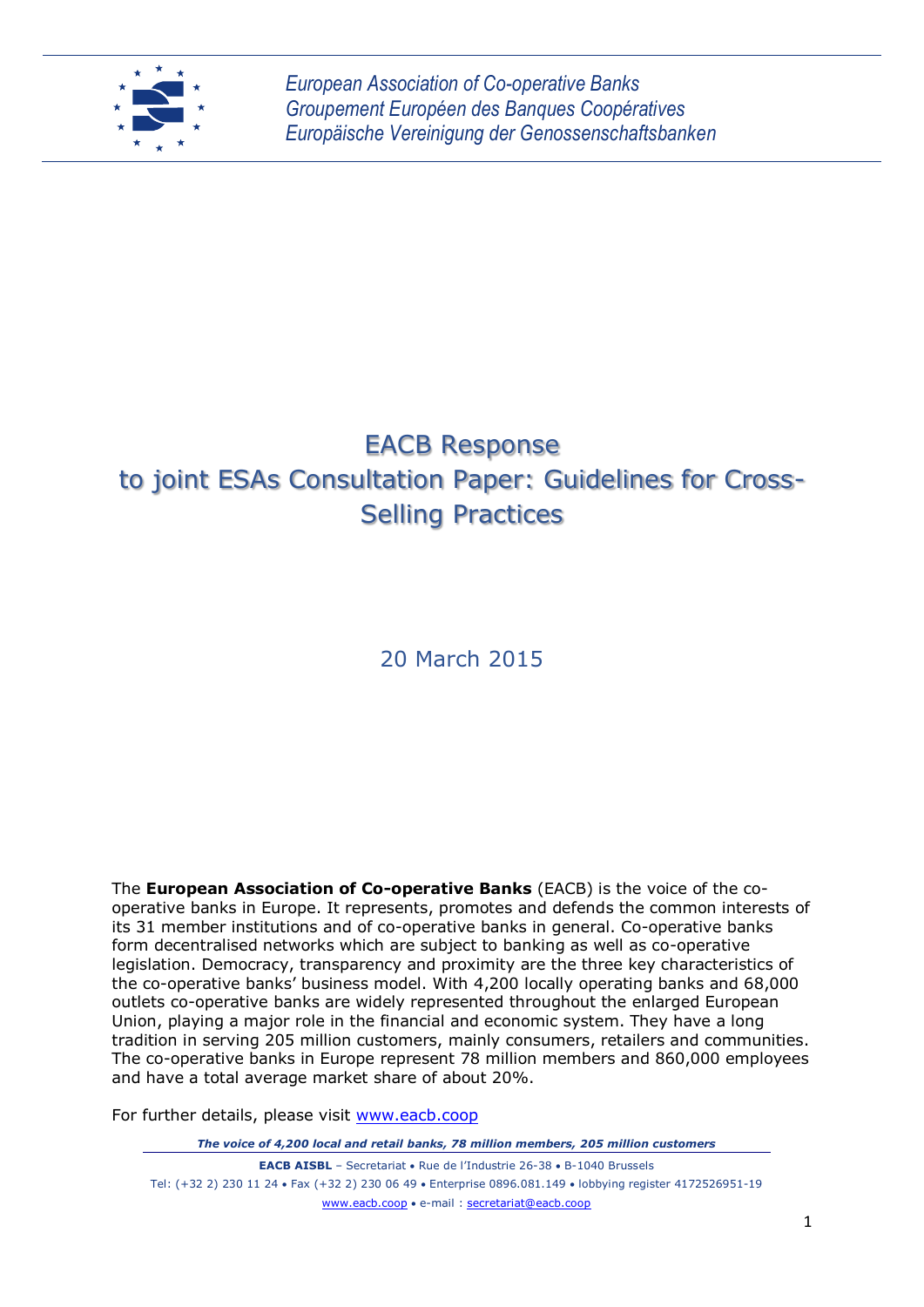

### **Introduction**

The European Association of Co-operative Banks (EACB) welcomes the opportunity to respond to the joint Committee Consultation Paper on guidelines for cross- selling practices.

It appreciates the efforts of the JC to look at the combined effect of legislation in the area of (retail) financial services, so as to provide national supervisory authorities with guidelines on how to best deal with practices that cut across sectors.

An overview of our general comments, as well as our detailed answers to the individual questions of the consultation can be found as per the below.

# **General Comments**

**.** 

- While the EACB welcomes the efforts of the JC to look at how cross- selling practices can be dealt with at a cross- sectorial basis, it is important to remember that the Guidelines should not go further than what the individual level 1 texts (i.e. MiFID II, Mortgage Credit Directive, Payment Accounts Directive) have put in place. For example, and contrary to what can be found in MiFID II, the Mortgage Credit Directive does not require a suitability assessment for mortgage credit contracts. Guideline 8 seems however to "stretch" the MiFID II- inspired appropriateness/ suitability test also to other retail financial services, which has not been the intention of the regulator when formulating the other texts on which the Guidelines are based (a.o. MCD, PAD). Going beyond what has been agreed in level 1 could even contradict the initial objective of article 16.1 of the EBA Regulation (EU) no 1093/2010  $\rightarrow$  "ensuring the common, uniform and consistent application of Union law".
- In acknowledging the beneficial and detrimental effects of cross- selling, one should make a distinction between detrimental effects specific to cross- selling, and detrimental effects that result from unfair commercial practices or other, more general causes that can cause consumer detriment. The EACB finds that some of the detrimental effects as attributed to the practice of cross-selling are reflecting unfair commercial practices (e.g. misleading representation of prices) or are indeed general in nature (e.g. information overload, withdrawal from the market because of negative experience). As such, these examples do not provide for a proper and/or proportionate introduction to the specific topic of cross- selling.
- In line with what the co-operative form of enterprise is about<sup>1</sup>, members of the co-operative take a stake in the organisation in the form of a co-operative share. Indeed following legal provisions regarding their very structure, some cooperative banking groups require prospective clients to become member of their

 $1$  "Co-operatives are enterprises that exist to serve the needs of their members who contribute to their capital, own and control them, rather than to provide a return on investment" European Commission, website "Enterprise and industry" as archived on 02.02.2015

**EACB AISBL** – Secretariat • Rue de l'Industrie 26-38 • B-1040 Brussels Tel: (+32 2) 230 11 24 Fax (+32 2) 230 06 49 Enterprise 0896.081.149 lobbying register 4172526951-19 [www.eacb.coop](http://www.eacb.coop/) e-mail : [secretariat@eacb.coop](mailto:secretariat@eacb.coop)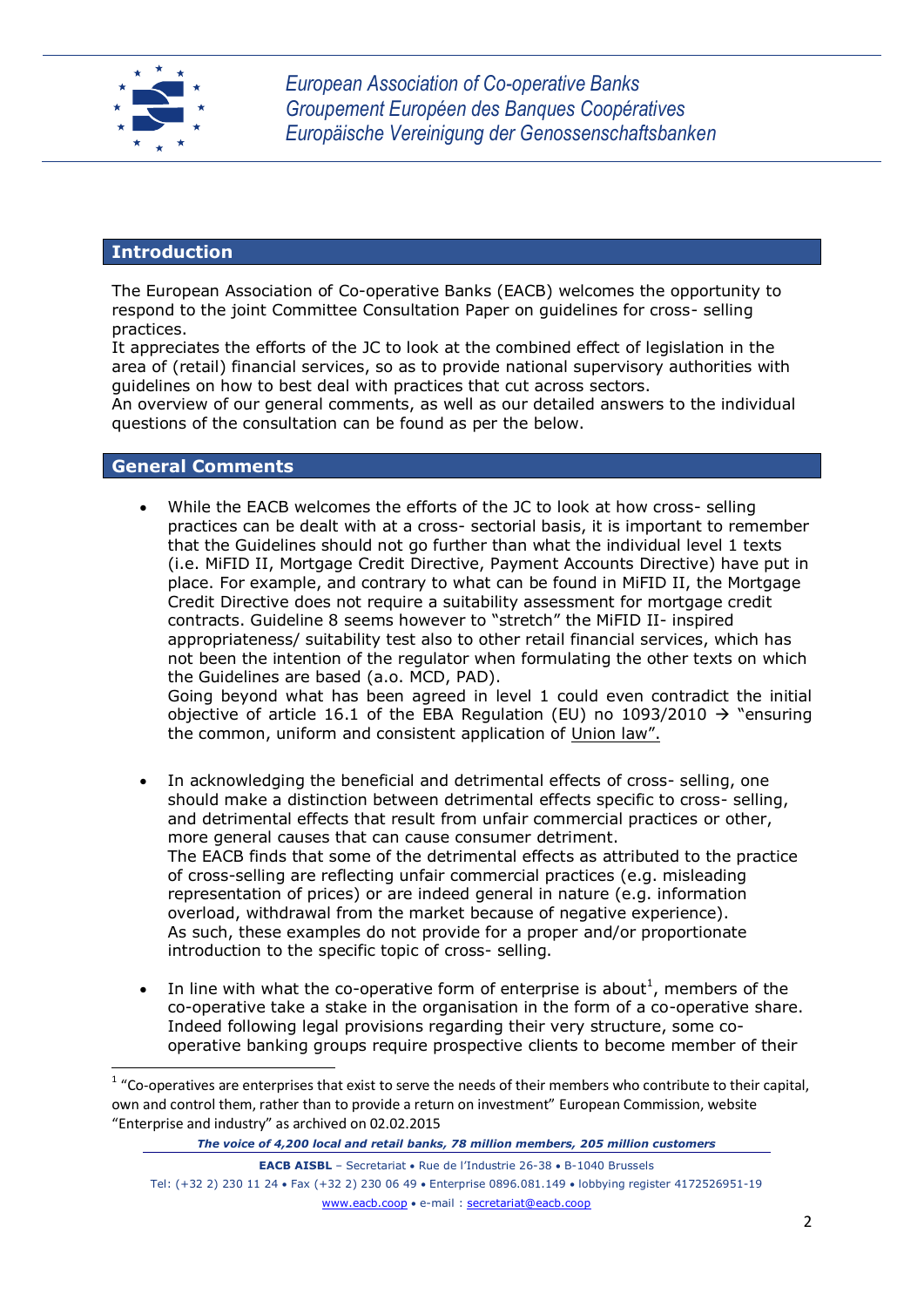

co-operative– by way of purchasing a share of the co-operative- in order for those clients to receive services as a member and for the co-operative banking group to serve as many members (within the client base) as possible. The EACB does not consider the purchase of such share to constitute a crossselling practice and would like to stress that current guidelines should not prevent co-operative banks from continuing with their business practice and – model by require membership from those consumers wishing to engage in a commercial relationship with a co-operative bank. We thus propose to add to the section "Scope" of the Guidelines the below amendment:

#### **Proposal for amendment- Annex 1: Guidelines on cross-selling practices Scope (p.19 CP)**

5. "The purchase of shares in the credit institution where this is conditional for all consumers of the credit institution in order to become a Member and receive services as such, should not be considered to constitute a cross-selling practice in the sense of these guidelines. For example and inherent to their business model (and even by certain legal provisions due to their nature as credit co-operatives), some co-operative banking groups may require the purchase of shares for (new) clients wanting to take out services with them. Nothing in the guidelines is intended to prevent or regulate such purchase."

# **Detailed answers to consultation- questions**

*Question 1: Do you agree with the general description of what constitutes the practice of cross-selling?*

The EACB welcomes the fact that the Guidelines seem to have taken into account the comments made by respondents to the consultation on tying in the retail financial sector which was a follow-up to the study (see [here\)](http://ec.europa.eu/internal_market/consultations/2010/tying_en.htm) published by the Commission in February 2010, such as:

- *-* Focus on provision of adequate information as recommended by a number of respondents
- *-* Adequately training of financial services staff as suggested by others

However, the EACB notes that the Guidelines also try to capture non-financial services (page 10 CP) "firms should not cross-sell packages of products which include nonfinancial services or products for the purpose of circumventing these guidelines". Such provisions would seem to fall outside of the ESAs mandate.

Thus, the EACB proposes to amend point 4 of "what is cross-selling?" as follows:

4. The focus of the principles set out in these guidelines is on cross-selling practices involving only financial services and products, both from the same sector (e.g. two banking products) and to the combination of products from different sectors (e.g. a banking product and an insurance product)5. If competent authorities decide to apply cross-selling standards more widely than cross-selling practices only involving financial services and products, then they should apply these guidelines. The JC would like to mention that firms should not cross-sell packages of products which include non-financial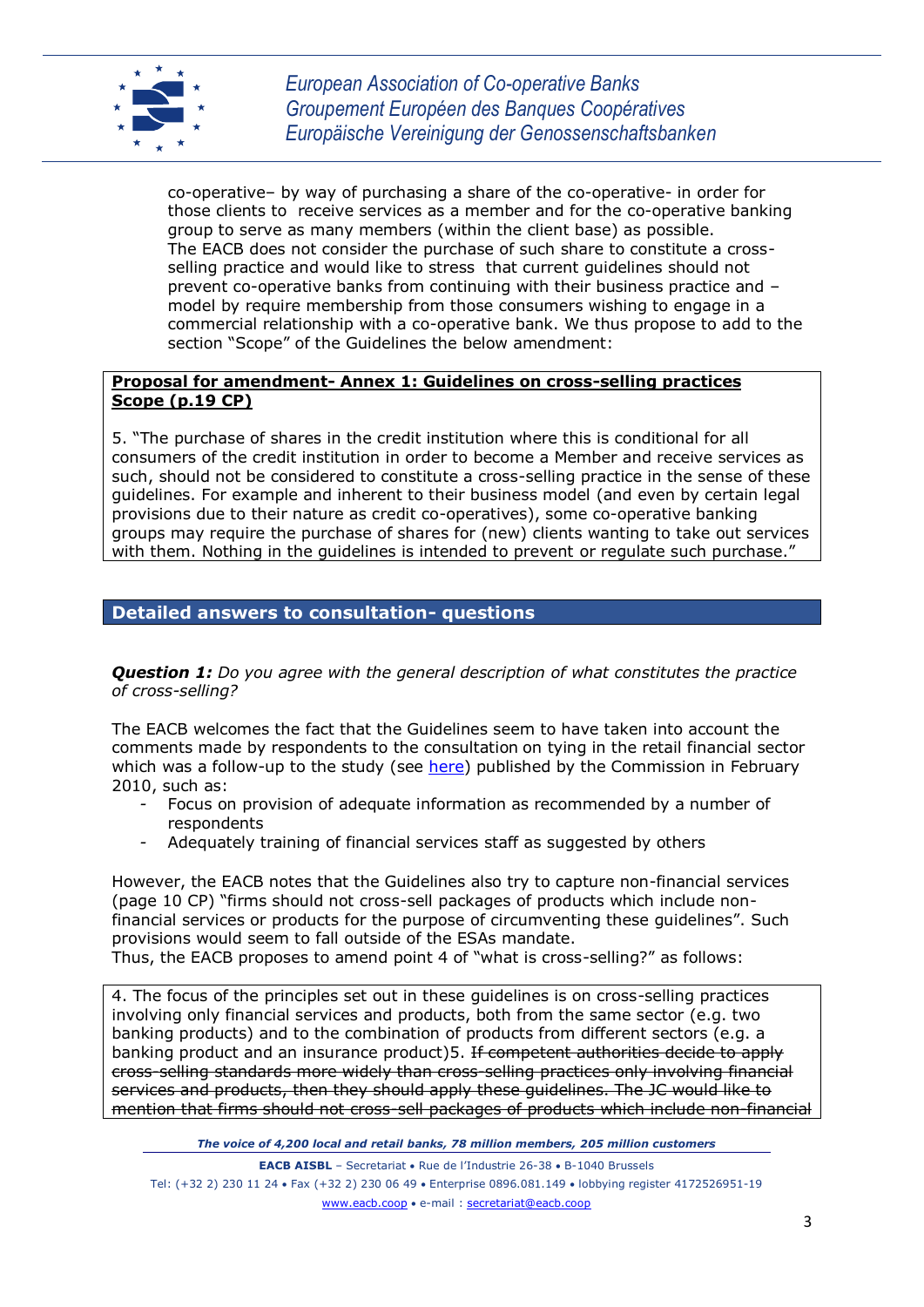

**.** 

*European Association of Co-operative Banks Groupement Européen des Banques Coopératives Europäische Vereinigung der Genossenschaftsbanken*

services or products for the purpose of circumventing these guidelines.

In addition, it is not clear whether the Guidelines cover for the case of a provider acting only as an integrator providing a platform for cross-selling products from different providers.

Indeed, is this case included in the definition of "cross-selling" as set out in the Guidelines? The EACB is of the opinion that equal requirements would have to apply to such platform- providers for the sake of creating a fair level-playing-field.

Furthermore, and as expressed in our General Comments (see above):

In line with what the co-operative form of enterprise is about<sup>2</sup>, members of the co-operative take a stake in the organisation in the form of a co-operative share. Indeed following legal provisions regarding their very structure, some cooperative banking groups require prospective clients to become member of their co-operative – by way of purchasing a share of the co-operative- in order for those clients to receive services as a member and for the co-operative banking group to serve as many members (within the client base) as possible.. The EACB does not consider the purchase of such share to constitute a crossselling practice, the EACB would like to stress that current guidelines should not prevent co-operative banks from continuing with their business practice and – model by require membership from those consumers wishing to engage in a commercial relationship with a co-operative bank. We thus propose to add to the section "Scope" of the Guidelines the below amendment:

#### **Proposal for amendment- Annex 1: Guidelines on cross-selling practices Scope (p.19 CP)**

5. "The purchase of shares in the credit institution where this is conditional for all consumers of the credit institution in order to become a Member and receive services as such, should not be considered to constitute a cross-selling practice in the sense of these guidelines. For example and inherent to their business model (and even by certain legal provisions due to their nature as credit co-operatives), some co-operative banking groups may require the purchase of shares for (new) clients wanting to take out services with them. Nothing in the guidelines is intended to prevent or regulate such purchase."

#### *Question 2: Do you agree with the identified potential benefits of cross-selling practices?*

Additional consumer benefits for consumers resulting from cross-selling practices:

- *-* Consumers could benefit from consolidated billing
- *-* Having a current account with the bank that granted a credit may allow a bank (provided that he has the permission to do so) to be early informed about any developments on the side of the consumer which could lead to payment

*The voice of 4,200 local and retail banks, 78 million members, 205 million customers*

**EACB AISBL** – Secretariat • Rue de l'Industrie 26-38 • B-1040 Brussels

<sup>&</sup>lt;sup>2</sup> "Co-operatives are enterprises that exist to serve the needs of their members who contribute to their capital, own and control them, rather than to provide a return on investment" European Commission, website "Enterprise and industry" as archived on 02.02.2015

Tel: (+32 2) 230 11 24 Fax (+32 2) 230 06 49 Enterprise 0896.081.149 lobbying register 4172526951-19 [www.eacb.coop](http://www.eacb.coop/) e-mail : [secretariat@eacb.coop](mailto:secretariat@eacb.coop)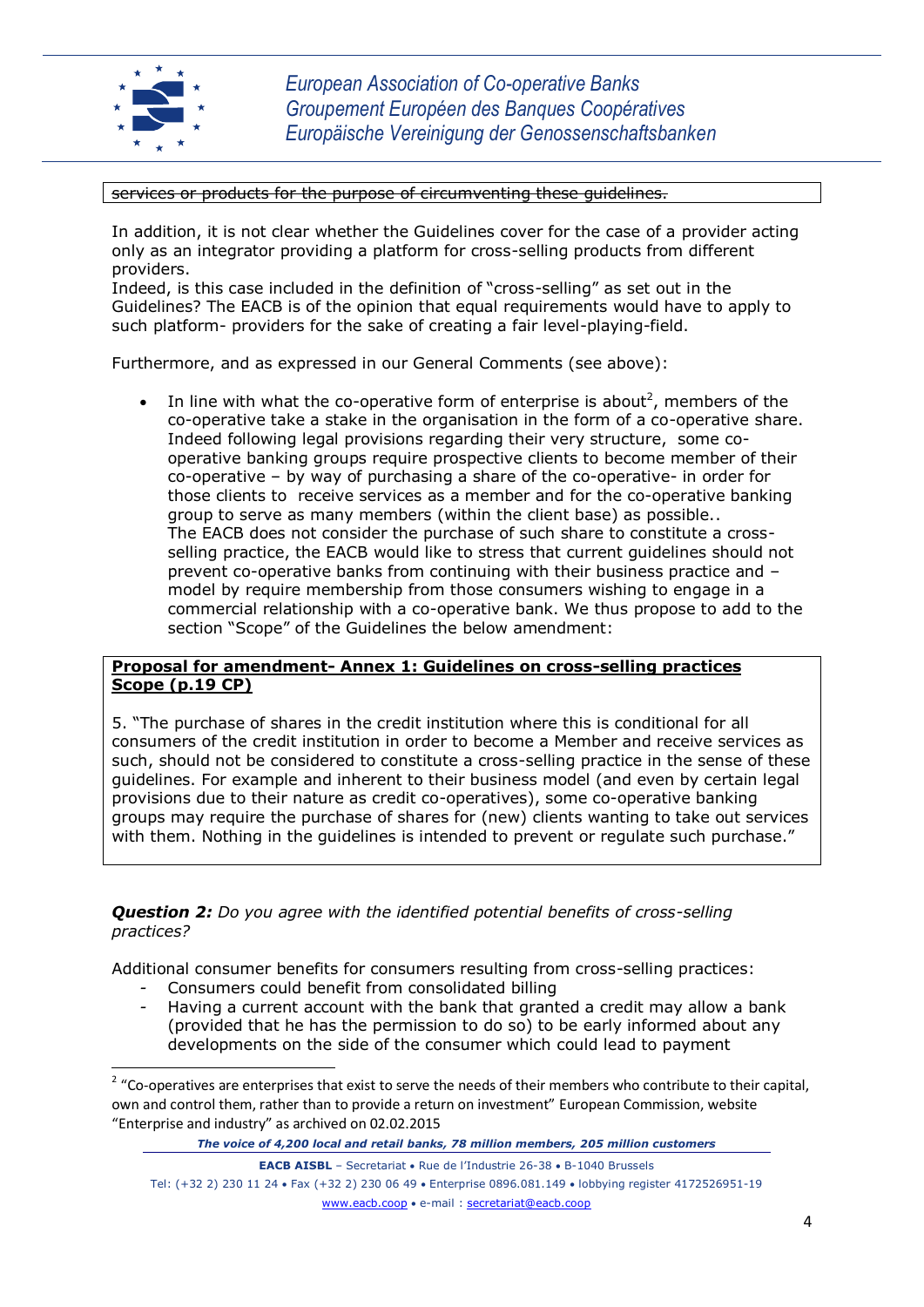

difficulties and to play a role in preventing those difficulties (see also link with EBA guidelines on "Treatment of borrowers in payment difficulties")

The consumer is introduced to products that the consumer did not know before, but that may be very well suited to his/ her needs

*Question 3: Do you agree with the identified potential detriment associated with crossselling practices?*

In acknowledging the beneficial and detrimental effects of cross- selling, one should make a distinction between detrimental effects specific to cross- selling, and detrimental effects that result from unfair commercial practices or other, more general causes that can cause consumer detriment.

The EACB finds that some of the detrimental effects as attributed to the practice of cross-selling are reflecting unfair commercial practices (e.g. misleading representation of prices) or are indeed general in nature (e.g. information overload, withdrawal from the market because of negative experience).

As such, these examples do not provide for a proper and/or proportionate introduction to the specific topic of cross- selling

Likewise, the level of customer- mobility does not necessarily say something about (i) availability of choice (ii) possibility to switch (iii) lack of competition or (iv) unfair treatment of the customer.

The EACB also believes that customer mobility cannot be an aim in itself. Co-operative banks are by their very nature focused on long-term contractual relationships the latter having a positive effect on elements such as (i) trust and (ii) knowledge of the customer; which are key in co-operative banks' individualised approach to retail banking.

*Question 4: Please comment on each of the five examples in paragraph 13, clearly indicating the number of the example to which your comment(s) relate.*

As a general remark, we are not convinced that the provided examples help to better understand the purpose and application of the presented Guidelines, either because they seem to describe unfair commercial practices in general or because they are not entirely clear.

Example 1:

The first example constitutes in our view a practice already prohibited by the Unfair Commercial Practices Directive (see article 6 of the UCPD on 'misleading actions') and thus not a proper introduction or clarification to the detrimental effects of cross- selling.

#### Example 2:

Also this example would constitute a practice already prohibited by the Unfair Commercial Practices Directive (see article 6 of the UPCD).

Example 3:

Example 3 is not entirely clear as in some cases the insurance might be kept while the main product related to it has been cancelled (for example keeping a home insurance while cancelling a mortgage credit).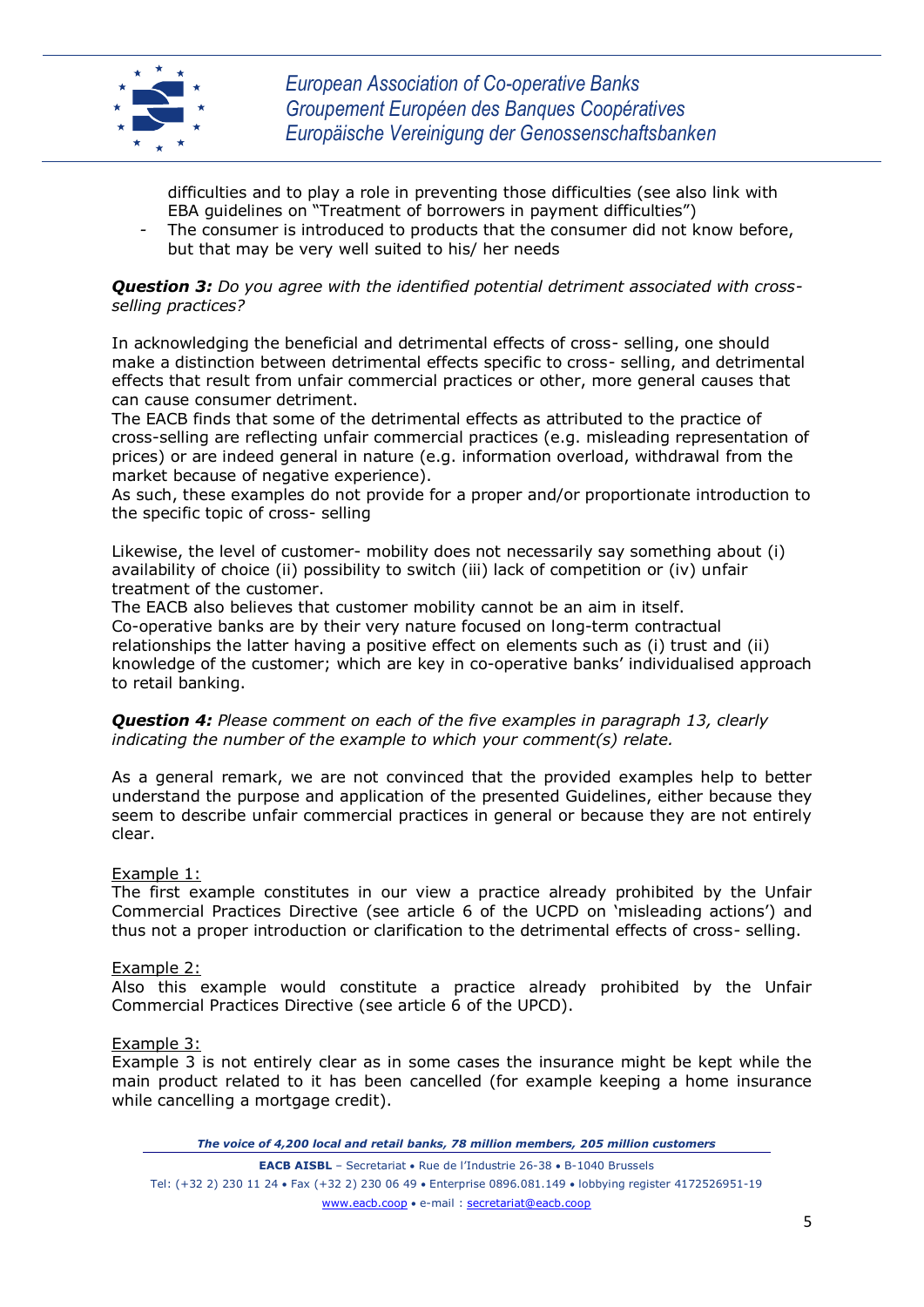

#### Example 4:

The use of the words '*disproportionate charges*' seems misleading as charges addressed to the customer would be determined by recognised actuarial calculation methods.

*Question 5: Please comment on the proposed guidelines 1 and 5 as well as the corresponding examples, stating clearly in your response the guideline paragraph number to which your comment relates.*

In general, it shall be clarified that references to "cost" and "price" in these guidelines should be understood to refer to "*the cost for the customer*" and "*the price paid by the customer*" (and not: the cost for the financial institution) as those would be the costs/prices relevant from a consumer- perspective.

Guideline 1.14: it is not always possible to separate products and prices. Therefore, the following amendment is suggested:

14. Competent authorities supervising firms that distribute a tied or a bundled package should ensure that, *when available separately,* customers are provided with a clear breakdown and aggregation of all relevant costs associated with the purchase of the package and its component products - such as administration fees, transaction costs, and exit or pre-payment penalty charges.

Guidelines 1, 3 and 4 on "full disclosure of key price and cost information" and "prominent display and timely communication of key price and cost information"  $\rightarrow$  the guidelines should not have as negative and unintended consequence that banks are no longer allowed to promote the convenience- advantages of a package with the same prominence and weight as the promotion of other key selling features

Guideline 4: the illustrative example as provided does not clarify which cases may be considered to fall under information to be presented in a misleading way/ distorting or obscuring real costs vs. the presentation of information in an attractive way so as to underline the consumer benefits resulting from the package deal. In other words: to what extent is it still possible to come with promotional offers?

Guideline 5.19: This guideline raises questions as to the applicability of the provision of "all relevant information" (relating to the non-price features and risks) in case of relatively simple financial products.

*Question 6: Please comment on the proposed guidelines 2, 3, 4 and 6 as well as the corresponding examples, stating clearly in your response the guideline paragraph number to which your comment relates.* 

Guideline 3.16 and 6.20: It should be recognised that technical and legal jargon cannot always be avoided or simplified as such terminology may in fact be required by law. Moreover –and in order to avoid the "information overload" as acknowledged to be a potential detrimental effect to consumers- the EACB is of the opinion that it shall be considered as sufficient to comply with the information requirements as set out in the sectorial legislation.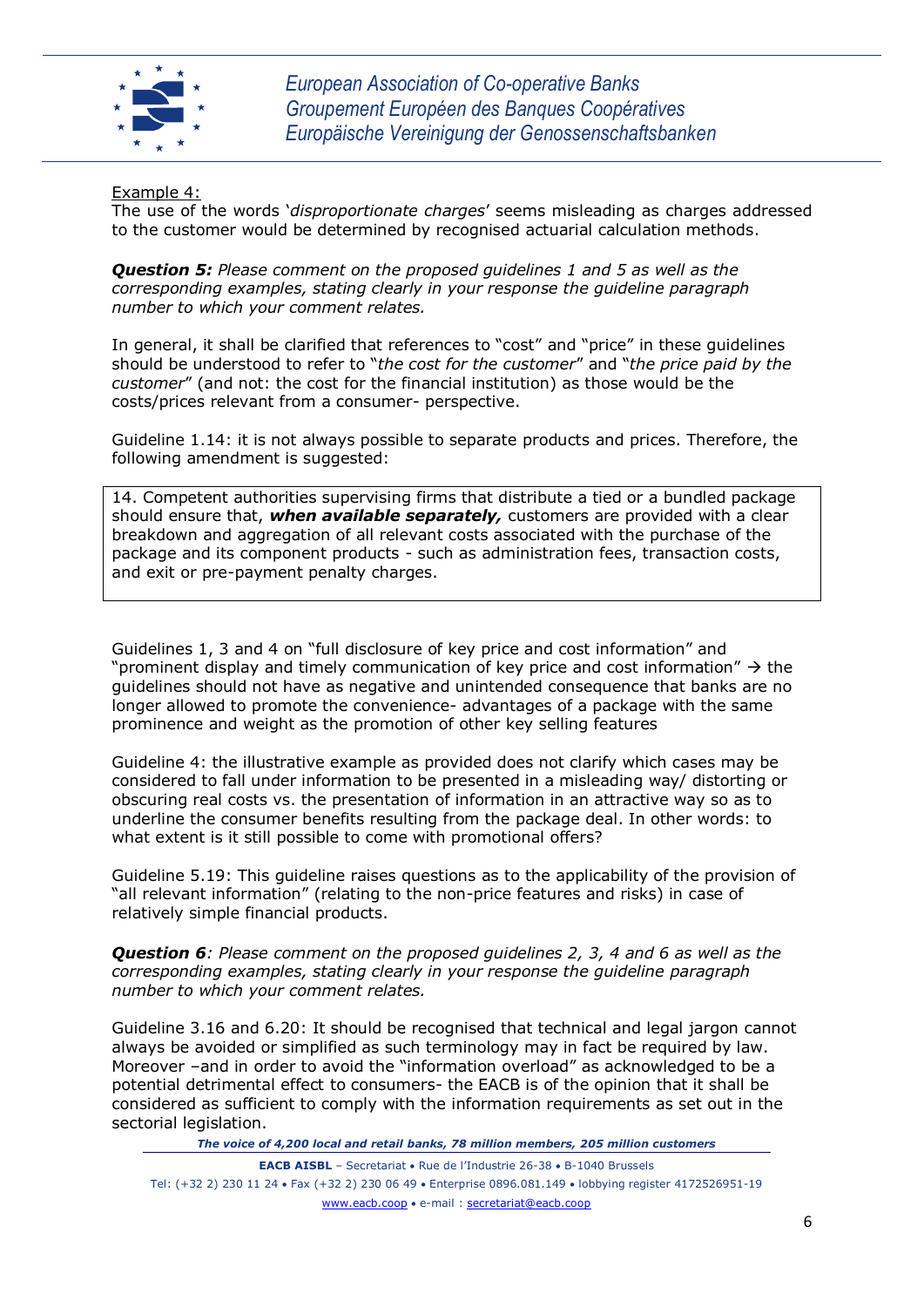

1

*Question 7: Please comment on the proposed guideline 7 as well as the corresponding examples, stating clearly in your response the guideline paragraph number to which your comment relates.* 

Guideline 7.23: The Guideline seems to do away with the "pre-ticked" boxes practice as studied in behavioral economics. The way the Guideline is drafted, however, goes into a too detailed level of prescriptiveness as to how a financial services provider should go about in designing its website in general.

*Question 8: Please comment on the proposed guideline 8 as well as the corresponding examples, stating clearly in your response the guideline paragraph number to which your comment relates.* 

Guideline 8: this guideline specifies that firms distributing bundled or tied packages are to ensure that the overall package and the component products are distributed in accordance with any applicable requirements to meet the demands and needs of the customer or to assess suitability or appropriateness.

Indeed, there is certain legislation [forthcoming] to which the above mentioned requirements (assessment of suitability and/or appropriateness) apply. The illustrative examples 1 and 2 to Guideline 8, however, presume that the assessment of suitability/appropriateness and/or the requirement to distribute in accordance with demands and needs will apply across the board i.e. also without existing applicable requirements. This seems to be inconsistent with the Guideline itself.

With a reference to the examples having regard to the interest rate-swaps we wish to emphasise that it cannot be known beforehand whether a customer is interested in paying off its loan early or not.

In Spain, for example, banks have the legal obligation<sup>3</sup> to offer an interest rate hedging product before granting a floating rate mortgage. When distributing these Interest Rate Hedging products that are linked to the mortgage loan, the bank is only able to calculate on the basis information that is available at that very moment, such as the contractual maturity of the floating mortgage loan. To impose other criteria would be impractical/ unreasonable as any interest rate swap could have a negative value in the case of falling interest rates, and the customer might always argue that he had the "interest" to pay off the loan early.

*Question 9: Please comment on the proposed guidelines 9 and 10 as well as the corresponding examples, stating clearly in your response the guideline paragraph number to which your comment relates.* 

Guideline 10.27: We support sales practices that are fair and reflect responsible business conduct, as also laid down in a couple of (forthcoming) legislative texts on which these guidelines are based. However, the design of remuneration models and -levels should remain at the discretion of market operators to the fullest extent possible giving due regard to the principle of proportionality. In addition, we find that the guideline goes into a too detailed level of prescriptiveness when also setting out the role that senior management should play in this regard.

*The voice of 4,200 local and retail banks, 78 million members, 205 million customers* 3 see *Ley 36/2003, de 11 de noviembre, de medidas de reforma económica*

**EACB AISBL** – Secretariat • Rue de l'Industrie 26-38 • B-1040 Brussels Tel: (+32 2) 230 11 24 Fax (+32 2) 230 06 49 Enterprise 0896.081.149 lobbying register 4172526951-19 [www.eacb.coop](http://www.eacb.coop/) e-mail : [secretariat@eacb.coop](mailto:secretariat@eacb.coop)